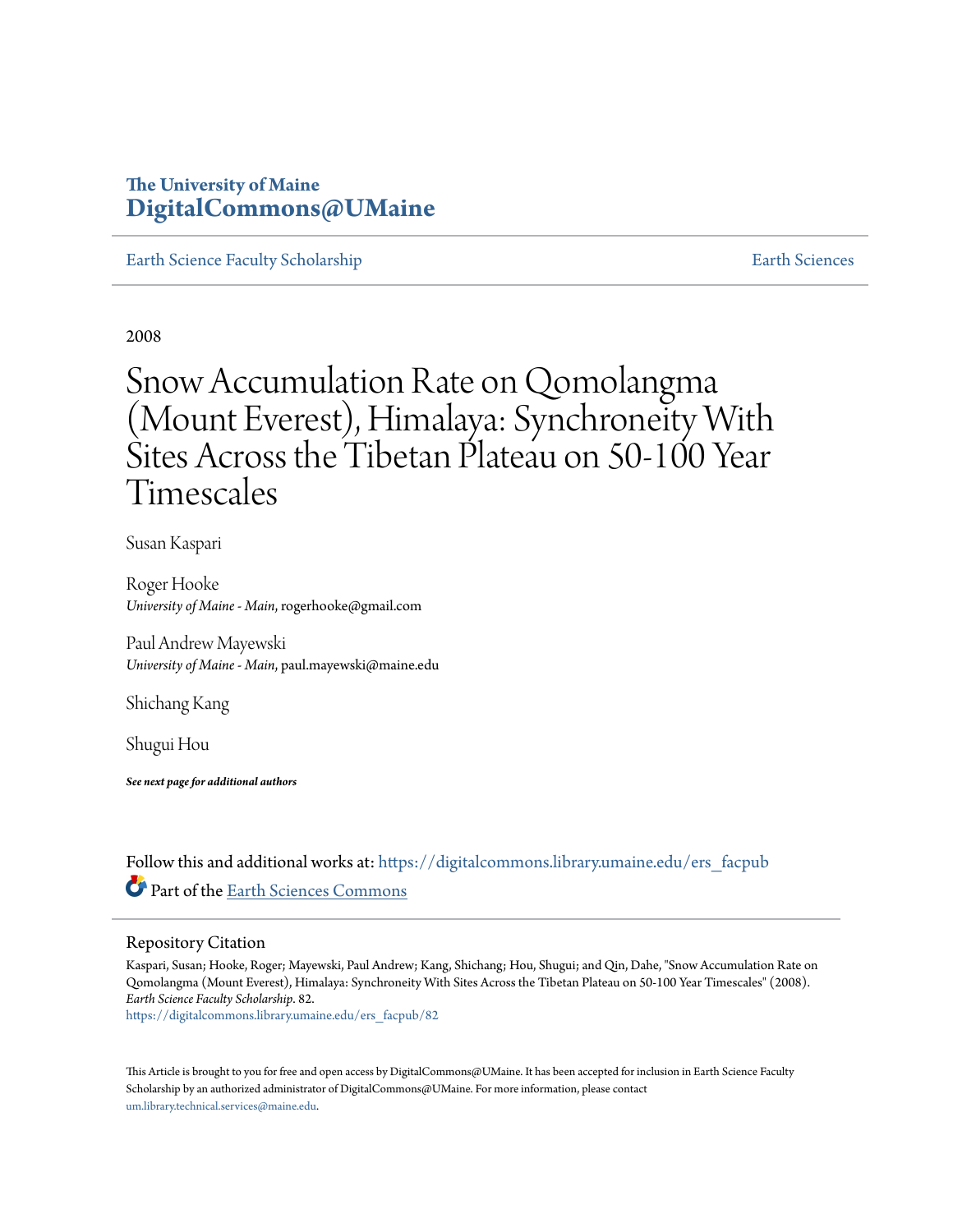# **Authors**

Susan Kaspari, Roger Hooke, Paul Andrew Mayewski, Shichang Kang, Shugui Hou, and Dahe Qin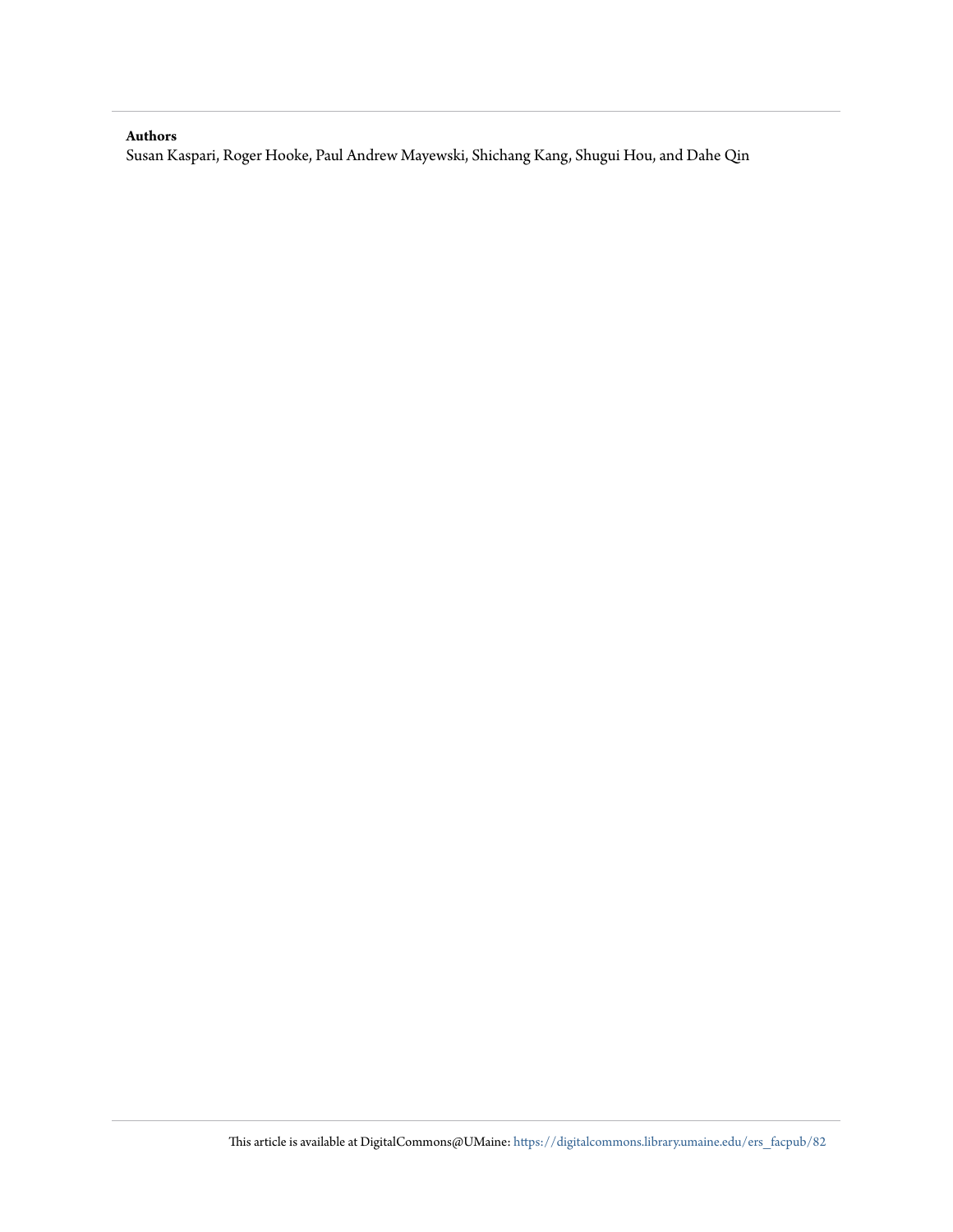# Snow accumulation rate on Qomolangma (Mount Everest), Himalaya: synchroneity with sites across the Tibetan Plateau on 50-100 year timescales

Susan KASPARI,<sup>1</sup> Roger LeB. HOOKE,<sup>1</sup> Paul Andrew MAYEWSKI,<sup>1</sup> Shichang KANG,<sup>2,3</sup> Shugui HOU,<sup>2</sup> Dahe QIN<sup>2</sup>

 ${}^{1}$ Climate Change Institute and Department of Earth Sciences, University of Maine, Orono, Maine 04469, USA E-mail: susan.kaspari@maine.edu (for dating and meteorological interpretations) E-mail: rhooke@verizon.net (for numerical model and other calculations)

<sup>2</sup>Key Laboratory of Cryosphere and Environment, Chinese Academy of Sciences, Lanzhou 730000, China <sup>3</sup>Institute of Tibetan Plateau Research, Chinese Academy of Sciences, Lanzhou 730000, China

ABSTRACT. Annual-layer thickness data, spanning AD 1534-2001, from an ice core from East Rongbuk Col on Qomolangma (Mount Everest, Himalaya) yield an age-depth profile that deviates systematically from a constant accumulation-rate analytical model. The profile clearly shows that the mean accumulation rate has changed every 50–100 years. A numerical model was developed to determine the magnitude of these multi-decadal-scale rates. The model was used to obtain a time series of annual accumulation. The mean annual accumulation rate decreased from  $\sim 0.8$  m ice equivalent in the 1500s to  $\sim$ 0.3 m in the mid-1800s. From  $\sim$ 1880 to  $\sim$ 1970 the rate increased. However, it has decreased since  $\sim$ 1970. Comparison with six other records from the Himalaya and the Tibetan Plateau shows that the changes in accumulation in East Rongbuk Col are broadly consistent with a regional pattern over much of the Plateau. This suggests that there may be an overarching mechanism controlling precipitation and mass balance over this area. However, a record from Dasuopu, only 125 km northwest of Qomolangma and 700 m higher than East Rongbuk Col, shows a maximum in accumulation during the 1800s, a time during which the East Rongbuk Col and Tibetan Plateau ice-core and tree-ring records show a minimum. This asynchroneity may be due to altitudinal or seasonal differences in monsoon versus westerly moisture sources or complex mountain meteorology.

# **INTRODUCTION**

Ice cores from the mid-latitudes provide an extended record of the Earth's climate in a densely inhabited part of the globe where instrumental records are short and other proxy records sparse. Records from the Himalaya and Tibetan Plateau are of special interest for the information they contain about the variability of the Asian monsoon.

Previous studies have demonstrated that there is a significant difference in the isotopic composition  $(\delta^{18}O,$ δD, deuterium excess) of precipitation across the Tibetan Plateau (Araguás-Araguás and others, 1998; Tian and others, 2001, 2003). This difference has been used to infer that precipitation in northern regions of the Plateau originates from continental moisture sources, whereas in southern regions it is primarily controlled by the strength of the Asian monsoon. Herein we present an ice-core accumulation record from East Rongbuk Col on Qomolangma (Mount Everest), Himalaya, that bears century-scale similarities to records from the Puruogangri ice cap in the central Tibetan Plateau and from Dunde and Guliya ice caps on the northeastern and northwestern margin of the Plateau, respectively. These similarities suggest that, despite the isotopic variations, there may be a common overarching mechanism controlling accumulation across the Plateau.

The 108 m ice core studied was retrieved from East Rongbuk Col (28.03° N, 86.96° E; 6518 m a.s.l.) on the northeast ridge of Qomolangma in 2002 (Kaspari and others, 2007) (Fig. 1). Each core segment was weighed and the

density determined to within  $\pm 5\%$ , assuming a constant core diameter. A density-depth profile was constructed and fitted with a polynomial. The ice-equivalent thickness of each annual layer was determined from this function. Henceforth all depths mentioned will be ice equivalent. The iceequivalent length of the core was 96.7 m.

The core was melted into 3123 samples, each of which was analyzed for soluble ions (Na<sup>+</sup>, K<sup>+</sup>, Mg<sup>2+</sup>, Ca<sup>2+</sup>, Cl<sup>-</sup>,  $NO<sub>3</sub><sup>-</sup>$ ,  $SO<sub>4</sub><sup>2–</sup>$ ) using ion chromatography, hydrogen isotopes  $(\delta D)$  using mass spectrometry, and 32 trace elements using inductively coupled plasma mass spectrometry (Osterberg and others, 2006). Strong monsoon activity during the summer results in more depleted heavy isotopes (more negative  $\delta D$ ), and is commonly referred to as the amount effect (Tian and others, 2001, 2003). Dust source elements (e.g. Ca, Al, Fe, Ti) in this region peak during the winter and spring due to unstable atmospheric conditions and strong winds. Owing to the relatively high accumulation rate  $(0.52 \text{ m a}^{-1})$ , seasonal variations in  $\delta D$ , soluble ions and trace elements are well preserved in the core, and were used to date ice in the core by counting annual layers. We found that ice at a depth of 86.84 m was deposited in AD1534  $\pm$  5 years (Fig. 2). The timescale was verified by using the first high-resolution measurements of bismuth (Bi) on an Asian ice core to identify major volcanic horizons, including Pinatubo, Agung and Tambora (Kaspari and others, 2007). Dating uncertainties are estimated to be  $\pm 0$  years at 1963 (20 samples per year) based on a volcanic Bi horizon from the Agung (Indonesia) eruption, and  $\pm 5$  years at 1534 (4 samples per year).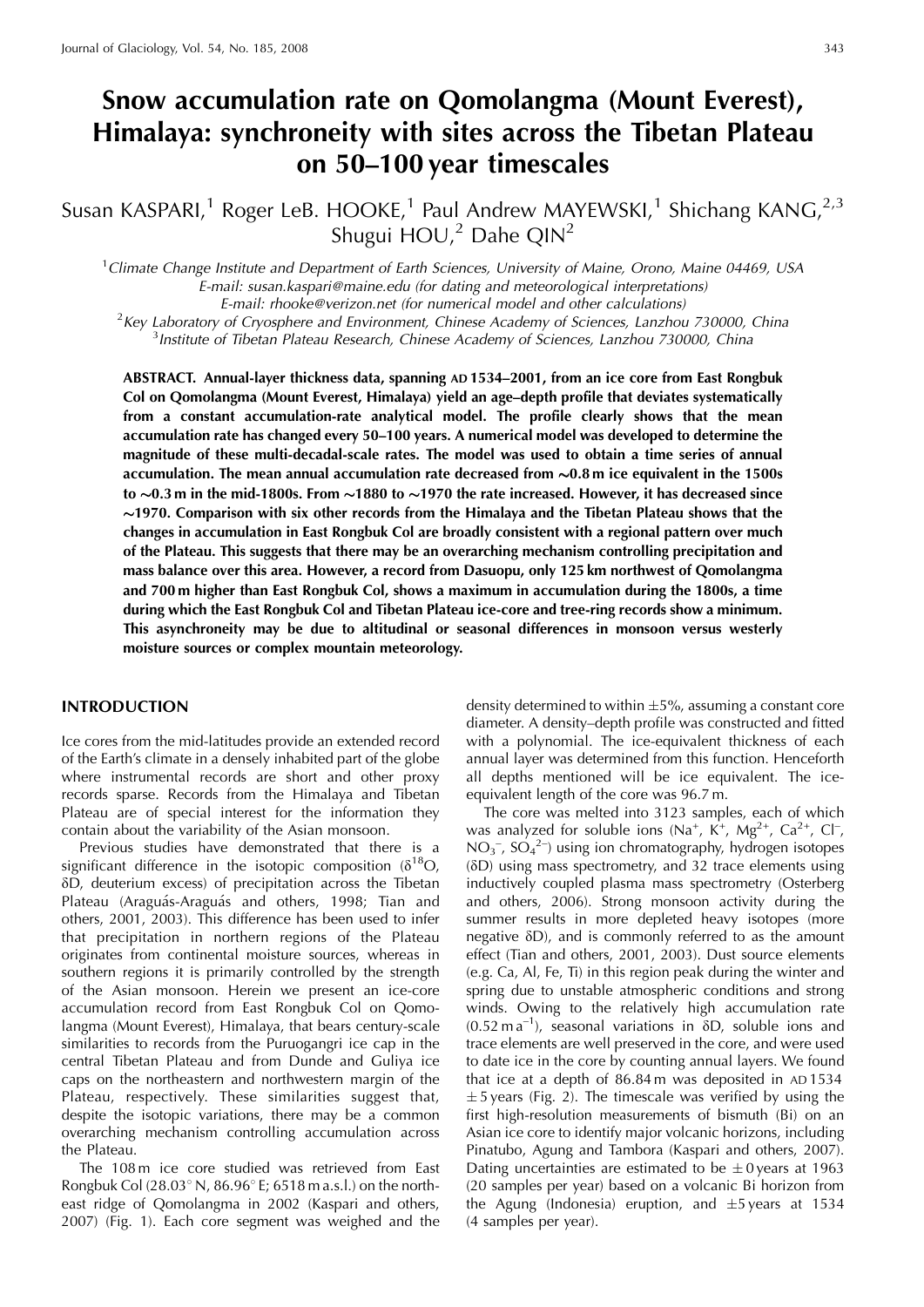

Fig. 1. Location of the 2002 Qomolangma drill site in East Rongbuk Col (solid black circle), and of other ice-core sites mentioned in the text (open circles). In the panel on the right, black lines are 500 m contours, white areas are snow and ice, and gray areas are rock.

The resulting timescale provides, among other things, a record of the present thicknesses of annual layers (the thickness of ice between two annual timelines). To recover accumulation rates from this record, we need to estimate the amount by which the layers were thinned by layer-parallel extending strain as they became buried. We first describe a numerical model used to estimate the amount of thinning that has occurred, and thus recover the original layer thickness. We then compare the East Rongbuk Col accumulation-rate history with others in the region (Thompson and others, 2000, 2006; Davis and Thompson, 2004; Yao and Yang, 2004), and examine factors that may have contributed to differences between them.

# **FLOW MODEL**

## Analytical approach

We approximate East Rongbuk Col as a (mathematical) saddle (Fig. 1), and consider the variation in vertical velocity with depth beneath such a saddle. The temperature at the bed was  $-8.9^{\circ}$ C (Hou and others, 2004), so there is no significant slip there. We use a coordinate system with the origin at the surface in the middle of the saddle. The  $x$  and  $y$ axes are aligned with the axes of the saddle, with  $x$  parallel to the principal direction of flow away from the saddle; the  $z$  axis is vertical and pointing downward. Along the  $x$ and y axes, the strain rates  $\dot{\varepsilon}_{xy}$  and  $\dot{\varepsilon}_{yx}$  vanish. Ice flows symmetrically toward or away from the origin, so the velocities  $u$  and  $v$  in the  $x$  and  $y$  directions, respectively, reach a symmetrical minimum (of 0) at the origin. Thus, the strain rates  $\dot{\varepsilon}_{xz}$ ,  $\dot{\varepsilon}_{zx}$ ,  $\dot{\varepsilon}_{yz}$  and  $\dot{\varepsilon}_{zy}$  also vanish, and the effective shear strain rate,  $\dot{\varepsilon}_e$ , becomes:

$$
\dot{\varepsilon}_{\rm e} = \frac{1}{\sqrt{2}} \left( \dot{\varepsilon}_{xx}^2 + \dot{\varepsilon}_{yy}^2 + \dot{\varepsilon}_{zz}^2 \right)^{\frac{1}{2}}. \tag{1}
$$

Continuity requires that

$$
\dot{\varepsilon}_{zz} = -(\dot{\varepsilon}_{xx} + \dot{\varepsilon}_{yy}).\tag{2}
$$

In addition, in the steady state  $w_s = b = -\overline{\dot{\varepsilon}}_{zz}H$ , where  $\overline{\dot{\varepsilon}}_{zz}$  is the depth-averaged vertical strain rate,  $w_s$  is the vertical velocity at the surface,  $\dot{b}$  is the ice-equivalent accumulation rate and  $H$  is the glacier thickness. Thus, there is a tendency for the geometry of the glacier surface to adjust to yield the values of  $\dot{\varepsilon}_{xx}$  and  $\dot{\varepsilon}_{yy}$  that will, in turn, yield values of  $\dot{\varepsilon}_{zz}$  and  $H$  that balance  $b$ . For example, an increase in  $b$  leads to an increase in  $H$  and hence surface slope. This, in turn, increases  $\dot{\varepsilon}_{xx}$  and hence  $\overline{\dot{\varepsilon}}_{zz}$  until  $-\overline{\dot{\varepsilon}}_{zz}H = \dot{b}$ .

Because slip at the bed is negligible while both  $u$  and  $v$ are non-zero above the bed for all  $x, y > 0$ ,  $\dot{\varepsilon}_{xx}$  and  $|\dot{\varepsilon}_{yy}|$  must decrease with depth. Here we take extension as positive, following the normal convention. Along the  $y$  axis, ice surface slopes are towards the origin from both directions so  $\dot{\varepsilon}_{yy}$  will be compressive or negative. Because the site is in an accumulation area, we may assume that  $\dot{\varepsilon}_{zz}$  is compressive throughout the ice column, so  $\dot{\varepsilon}_{xx} > |\dot{\varepsilon}_{yy}|$  everywhere. Thus,  $|\dot{\varepsilon}_{zz}|$  must decrease with depth by Equation (2). As

$$
w(z) = \int_{H}^{H-z} \dot{\varepsilon}_{zz} \, \mathrm{d}z,\tag{3}
$$

any change in  $\dot{\varepsilon}_{zz}$  with depth leads to a non-linear decrease in the vertical velocity  $w$ , with depth (Raymond, 1983).

The variation in  $w$  with depth cannot be determined analytically because the stresses are not known well enough, and because the value of  $\dot{\varepsilon}_{zz}$  is needed to calculate  $\dot{\varepsilon}_e$ . However, using numerical modeling, Raymond (1983, equation (14)) showed that the variation with depth beneath a two-dimensional divide in an isothermal ice sheet is well described by

$$
w = w_s \left(1 - \frac{z}{H}\right)^m, \tag{4}
$$

with  $m = 2$ . If, alternatively,  $\dot{\varepsilon}_{zz}$  were independent of depth, the decrease in w would be linear and  $m = 1$ .

The age of the ice can be determined as a function of depth by integrating:

$$
\int dt = \int \frac{dz}{w}.
$$
 (5)

Carrying out the integration, using Equation  $(4)$  for  $w$ , yields

$$
t = \frac{H^m}{(m-1)w_s} \left[ \frac{1}{(H-z)^{m-1}} - \frac{1}{H^{m-1}} \right] m \neq 1.0
$$
 (6a)

$$
t = \frac{H}{w_s} \ln\left(\frac{H}{H - z}\right) m = 1.0.
$$
 (6b)

A least-squares fit of Equation (6a) (see Appendix (1)) to our measured age-depth profile yields  $m = 1.11$  and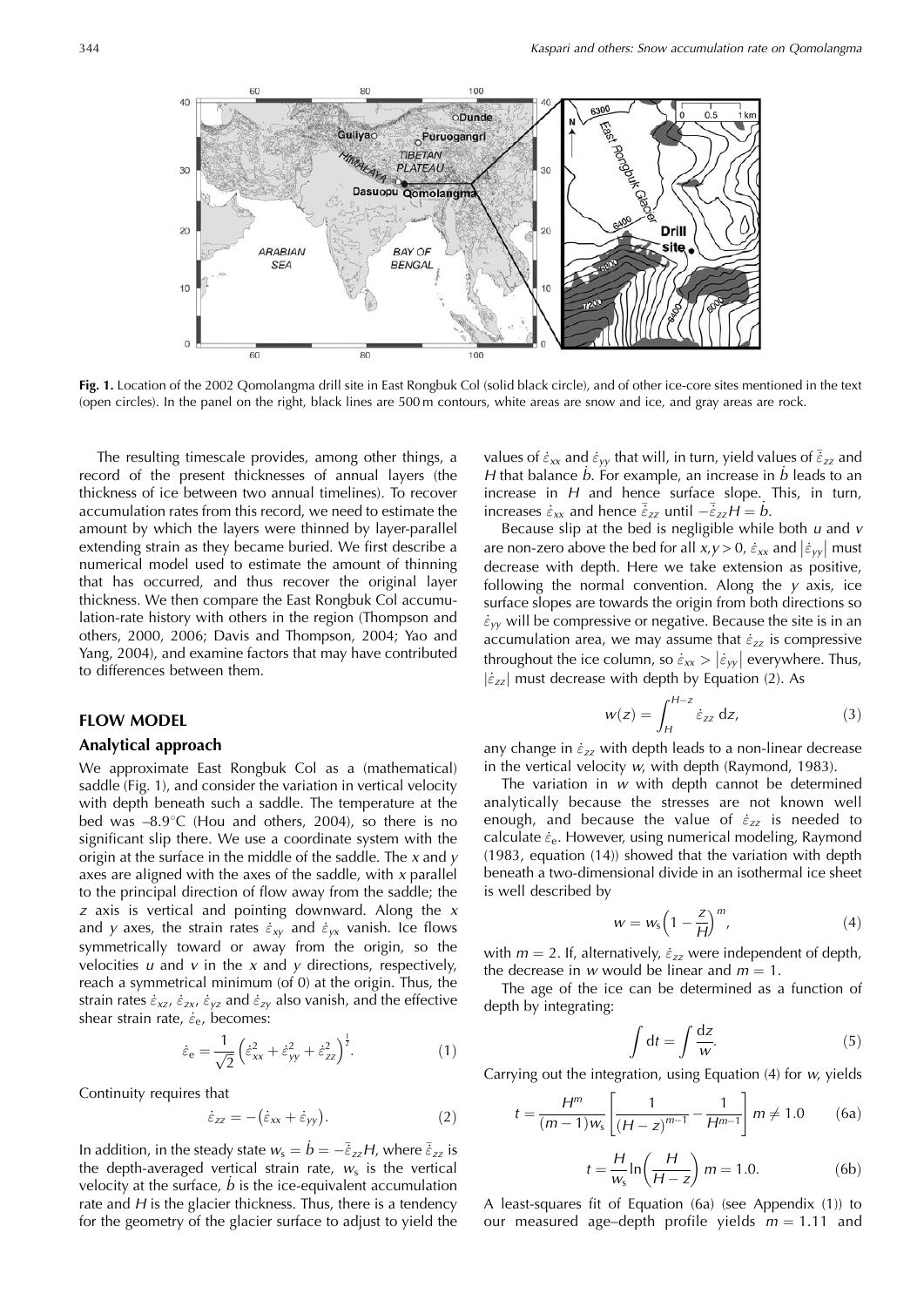

Fig. 2. Example of high-resolution multi-parameter dating of the Qomolangma ice core. Al,  $CI^-$ ,  $Ca^{2+}$  and  $\delta D$  for the periods AD 1650–60, 1820–30 and 1980–90 are shown.  $\delta D$  is more negative during the summer monsoon season, and dust species (e.g. Ca<sup>2+</sup>, Al) peak in the winter/spring.

 $w_s = 0.49 \text{ m a}^{-1}$  (Fig. 3). The rleatively low value of m suggests that  $\dot{\varepsilon}_{zz}$  is nearly constant over much of the depth, and that most of the decrease in velocity occurs near the bed.

The low value of  $m$  could reflect the presence of warmer ice near the bed, the location of the hole some distance from the true divide, or the three-dimensional nature of the col. We used Equation (4), a temperature-dependent form of the flow law and the measured temperature gradient,  $-0.008$ K m<sup>-1</sup>, between 15 and 96 m in the borehole to study the effect of temperature, and found that the softening effect of warmer temperatures near the bed could account for only a small part of the difference. Similarly, Raymond's twodimensional numerical results for locations greater than one ice thickness away from the divide are well approximated by Equation (4) with  $m \approx 1.4$ , so our appreciably lower value is not consistent with his modeling. We thus suspect that the three-dimensional geometry of the col is likely to be responsible for most of the difference.

However, it is clear from Figure 3 that there are systematic differences between the model and the measured profiles, such that the accumulation rate appears to have been higher recently and lower when the ice between 33 and 49 m was deposited. To study these further, we note that breaks in slope, marked by crosses in Figure 3 and clearly visible in enlarged versions of the figure, occur at about AD1935, 1835, 1720 and 1620. We thus wrote Equation (6a) in the form

$$
x = a + w_s t
$$
, where  $x = \frac{H^m}{m-1} \left[ \frac{1}{(H-z)^{m-1}} - \frac{1}{H^{m-1}} \right]$ 

and, using  $m = 1.11$ , obtained least-squares fits to the curve segments between these pairs of dates. For the fit to the segment between 1935 and 2000 we specified  $a = 0$ . The resulting values of  $w_s$  are shown in Table 1.



Fig. 3. Measured age-depth profile compared with profiles calculated using Equation (6a) with  $m = 1.01$ , 1.11 and 1.21 and  $w_s = 0.49$  m a<sup>-1</sup>. Also shown is the profile calculated with  $m = 1.3$ and  $w_s = 0.68 \text{ m a}^{-1}$ , the solution from the equation used by Davis and others (2005). Breaks in slope in the observed time-depth curve are marked by  $+$ .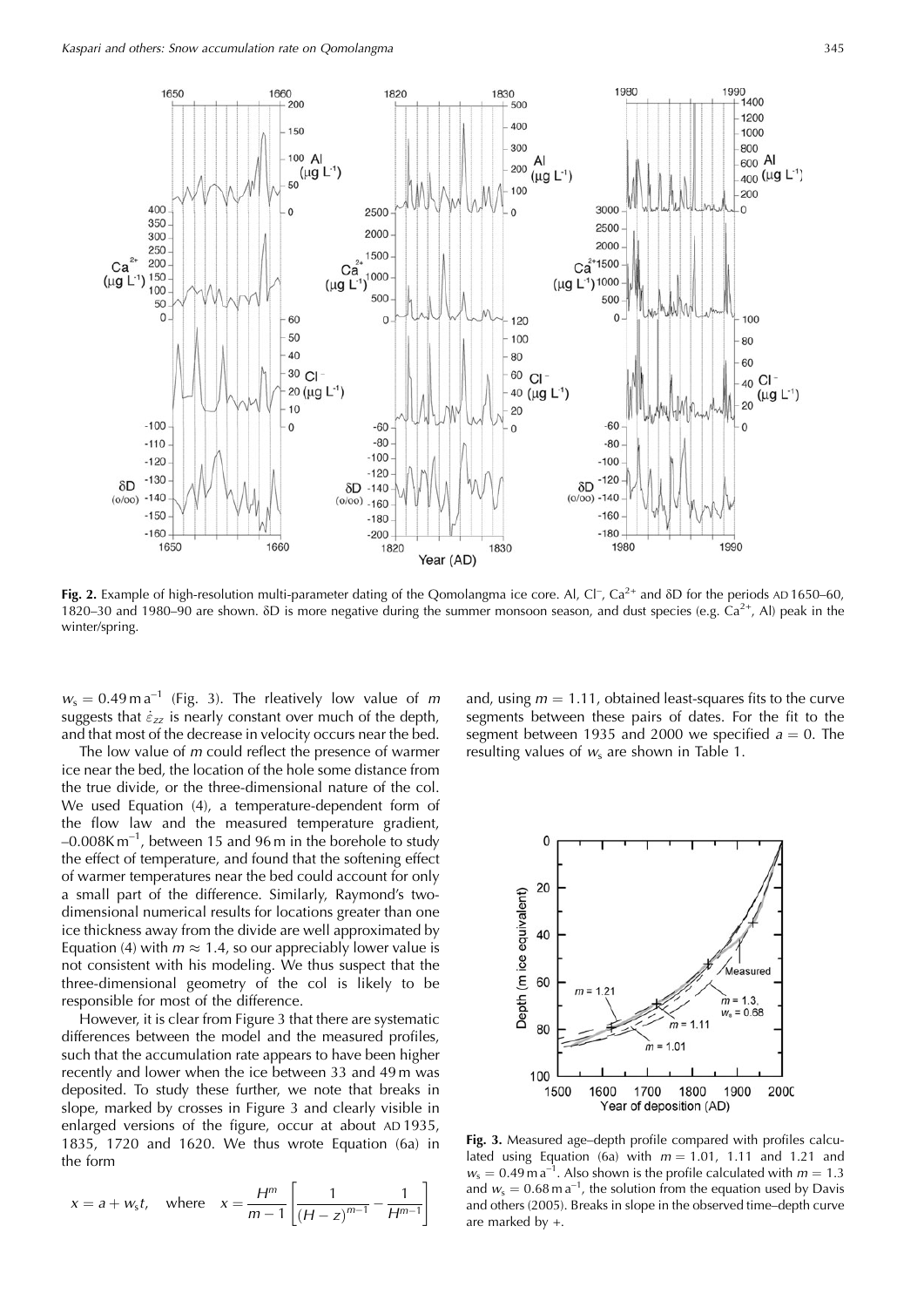|                         | 2000 BC-AD 1535 | 1535–1620 | 1620–1720 | 1720–1835 | 1835–1935 | 1935-2000 |
|-------------------------|-----------------|-----------|-----------|-----------|-----------|-----------|
| l.01                    | 0.52            | 0.55      | 0.42      | 0.39      | 0.29      | 0.64      |
| 1.11 (by least squares) | 0.53            | 0.77      | 0.53      | 0.46      | 0.33      | 0.69      |
| 1.11 (model)            | 0.52            | 0.80      | 0.50      | 0.44      | 0.30      | 0.66      |
| 1.21                    | 0.52            | 1.10      | 0.58      | 0.49      | 0.31      | 0.68      |

**Table 1.** Accumulation rates (m  $a^{-1}$ ) during time intervals (AD) for the values of m shown in the lefthand column

# A NUMERICAL MODEL

To further analyze the systematic departures of Equation (6a) from our age-depth profile based on layer counting, we developed a numerical model. This model simulates growth of the glacier from zero thickness.

In a previous study, Hou and others (2004) measured  $CH_4$ and  ${}^{18}O_{\text{atm}}$  profiles in the ice core used in this study and also in a slightly longer core collected from East Rongbuk Col a year earlier, in 2001. They compared the CH<sub>4</sub> and  $\delta^{18}O_{atm}$ signatures in the East Rongbuk Col cores with those in the GRIP and GISP2 cores, two >3000 m cores from central Greenland. They estimated that ice 0.6–0.9 m above the bed in the 2002 East Rongbuk Col core, and 0.05–1.8 m above the bed in the 2001 core, dated to between 50BC and AD 500.

To provide spin-up time for the model, we assumed that the col was free of snow 4000 years ago, and began our integration then. (A sensitivity study, discussed below, shows that this assumption has no significant effect on our results.) We then allowed ice to accumulate at a rate  $\dot{b}(t)$  m a<sup>-1</sup> and to flow away at a rate that resulted in thinning.

To determine the rate of thinning, we note that when ice is frozen to the bed, laminar flow theory gives a depthaveraged velocity,  $\bar{u}$ , of

$$
\bar{u} = \frac{2}{n+2} \left( \frac{S_i \rho g \alpha}{B} \right)^n H^{n+1},\tag{7}
$$

where  $\alpha$  is the slope of the glacier surface,  $S_f$  is a shape factor,  $\rho$  is the density of ice and g is the acceleration due to gravity (Nye, 1952; Hooke, 2005, p.87). Neglecting the small change in  $H$  as we move away from the divide, and taking the derivative of  $\bar{u}$  with respect to  $x$ , gives

$$
\frac{d\bar{u}}{dx} = \frac{2n}{n+2} \left(\frac{S_f \rho g}{B}\right)^n \alpha^{n-1} H^{n+1} \frac{d\alpha}{dx}
$$
 (8)

and similarly for  $d\bar{v}/dy$ . Over a short distance from the divide, noting that  $\alpha = 0$  at the divide, we can approximate  $\bar{\alpha}$  by  $\alpha_{\Delta x}/2$ , where  $\alpha_{\Delta x}$  is the slope at  $x = \Delta x$ . Then  $d\alpha/dx$  is  $\alpha_{\Delta x}/\Delta x$ , and Equation (8) becomes

$$
\frac{d\bar{u}}{dx} = \dot{\varepsilon}_{xx} = \frac{2n}{n+2} \frac{H^{n+1}}{2^{n-1}} \left(\frac{S_{f}\rho g}{B}\right)^{n} \frac{\alpha_{\Delta x}^{n}}{\Delta x}.
$$
 (9)

A similar relation would apply for  $\dot{\varepsilon}_{yy}$ . Thus, using Equation  $(2)$  we assume that

$$
\dot{\varepsilon}_{zz} \propto (S_f \alpha_\Delta)^n, \tag{10}
$$

where  $\alpha_{\Delta}$  is a measure of the excess of the (positive) longitudinal slope over the (negative) transverse slope in the col and the constant of proportionality (with  $n = 3$ ) is

$$
\frac{3H^4}{10}\left(\frac{\rho g}{B}\right)^3.\tag{11}
$$

As  $w_s = -\frac{z}{\epsilon_{zz}}H$ , we then have

$$
w_{s} = 0.3H^{5} \left(\frac{S_{f}\rho g}{B}\alpha_{\Delta}\right)^{3}.
$$
 (12)

The vertical velocity at any depth is then calculated from Equation (4) with  $m = 1.11$ .

To run the model, one first enters the accumulation rate as a function of time and guesses a value of  $S_f \alpha_{\Delta}$ . In the initial year, 2000 BC, a layer of ice is deposited on the bedrock and a new ice thickness is calculated, as is  $w_s$  from Equation (12). For the first layer, this  $w_s$  is simply subtracted from the thickness and the new z coordinate of the top of the layer is saved. Another layer of ice is then added. For this and subsequent layers, Equations (4) and (12) are used to determine w at the level of each previously deposited layer, and the elevation of each such layer is adjusted accordingly. At the end of 4000 years of accumulation, the ice thickness is compared with the measured value of 96.7 m and the value of  $S_f \alpha_{\Delta}$  is adjusted accordingly. Once the calculated and measured thicknesses are in agreement, within 0.05 m when  $S_f \alpha_{\Delta}$  is specified to five decimal places, the resulting age-depth profile is compared with the measured one.

For the initial run of the model, we used the accumulation history from the above least-squares analysis (Table 1, row 2) with  $m = 1.11$ . For the period prior to that covered by the layer-counting data, we used the weighted mean of the other accumulation rates (Table 1). The agreement with the measured profile is quite good, though the calculated curve falls slightly below the observed one (Fig. 4). This is probably because the least-squares fits tend to give too much weight to transitional regions in the vicinity of the break points. By making small adjustments in the accumulation pattern and seeking new values of  $S_f \alpha_{\Delta}$  that gave a satisfactory agreement with the measured thickness, we were able to obtain a significantly better fit (Fig. 4). The resulting accumulation rates are shown in the third row of Table 1. In the basal ice, where we did not have layer-counting data to constrain the accumulation rate, we again used the weighted mean of the other values.

The model dates for the basal ice in our core are AD 776 at 0.6 m above the bed and AD 900 at 0.9 m. These ages are 300-400 years younger than the younger limit (AD 500) estimated by Hou and others (2004), but are within the uncertainty in their approach.

Also shown in Figure 4 is the ice thickness as a function of time. The glacier reached a thickness of 94.467 m i.e. (ice equivalent) after 542 years of integration starting at 2000 BC (not shown) and, owing to the constant accumulation rate assumed, maintained this thickness until AD1535 when we changed the accumulation rate. Thereafter, it asymptotically approached a new equilibrium thickness some years after each change in accumulation rate. According to the model,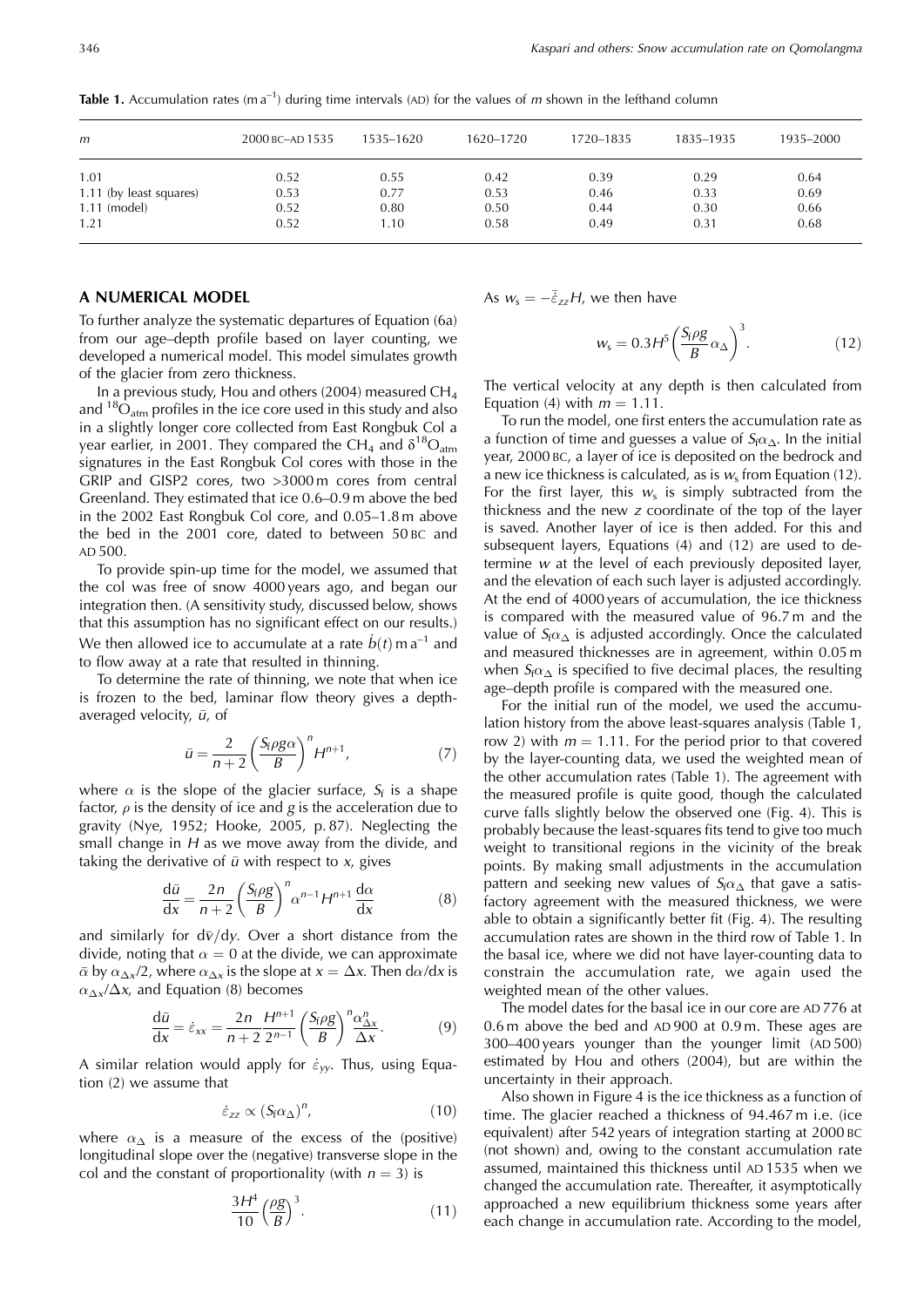

Fig. 4. Output of the numerical model. (b) is an enlargement of the area in the dashed box in (a). Of the three time-depth curves, the thick gray curve is based on our layer counting and the two black curves are from our numerical model. The dashed black curve uses the accumulation rates determined by least squares, and the solid black curve uses accumulation rates, obtained by trial and error, that better match the observed curve. Breaks in slope in the observed time-depth curve are marked by +. (Use the top and left axes for normalized layer thickness and the bottom and right axes for ice thickness.)

the first 542 years of accumulation is represented, today, by the basal 3 mm of ice, and the first 2000 years by the basal  $67$  mm.

Lastly, we divided the final thickness of each ice layer by its original thickness to illustrate, in Figure 4, the vertical shortening experienced by each layer as a function of depth.

To investigate the effect of the initial condition (no ice at 2000 BC) on the results, we also ran a model starting at 500 BC. With the same accumulation pattern and values of  $m$ and  $\alpha_{\Delta}$  used previously, results were essentially identical to those in Figure 4, to within  $\sim \pm 0.0002$ , from AD 700 to the present. Thus, our initial condition that the col was ice-free 4000 years ago appears to have no effect on the final results.

As a sensitivity test, we also ran the model with  $m = 1.01$ and 1.21 (Fig. 3). To match the observed accumulation pattern, we then had to alter the accumulation rate by a few centimeters per year near the top of the core and a few decimeters per year near the bottom (Table 1). The year AD 1535 is at a depth of 86.56 m in our reference model  $(m = 1.11)$ . With  $m = 1.01$  and 1.21 m, the year AD 1535 occurs 0.63 m higher and 0.14 m lower, respectively.

## **ACCUMULATION-RATE HISTORY**

To study variations in accumulation rate from year to year, we divided the measured thickness of each layer by the normalized layer thickness at the appropriate depth (Fig. 5). As already anticipated from the above results (Table 1), the accumulation rate decreases from AD 1534 to  $\sim$ 1880, and then increases until  $\sim$ 1970 (Fig.5). In the following 30 years, it decreases again. The decreasing trend in accumulation since  $\sim$ AD1534 is consistent with the Cl<sup>-</sup> and  $Ca^{2+}$  record from this core; Cl<sup>-</sup> (from marine sources) has decreased and  $Ca^{2+}$  (from continental sources) has

increased since  $\sim$  AD 1400, suggesting a decrease in northward incursions of the summer South Asian monsoon (Kaspari and others, 2007).

Errors in picking boundaries between annual layers are unlikely to be responsible for these century-scale trends. Missing an annual layer would result in an apparent doubling of the accumulation rate for that year, and conversely. Few such anomalies are observed in the dating, and such errors would have little effect on the long-term averages. However, the dating uncertainty increases with depth in the core. Thus it is possible that the higher accumulation rates, particularly prior to AD 1600, could be, in part, an artifact of having missed some annual layers. Consequently, in the following discussion we focus primarily on the record since AD 1600.

On a multi-decadal timescale, the variations in climate that are most likely to affect the accumulation rate are changes in temperature and atmospheric circulation that alter the amount and pattern of precipitation. Increased concentrations of greenhouse gases, for example, are projected to result in warming of the Indian Ocean, an increase in precipitation in the region affected by the Asian monsoon and a change in Asian monsoon circulation (e.g. Ueda and others, 2006; Kripalani and others, 2007). Raingauge data indicate that the amount of monsoon rainfall in India has remained fairly stable since 1871 (Parthasarathy and others, 1995); however, there has been a trend toward an increase in frequency and magnitude of extreme events in central India since the 1950s. This trend is associated with warmer summer sea surface temperatures (Goswami and others, 2006).

Thus, the 20th-century increase in accumulation in East Rongbuk Col could be associated with recent changes in monsoon dynamics. If this is the case, a similar accumulation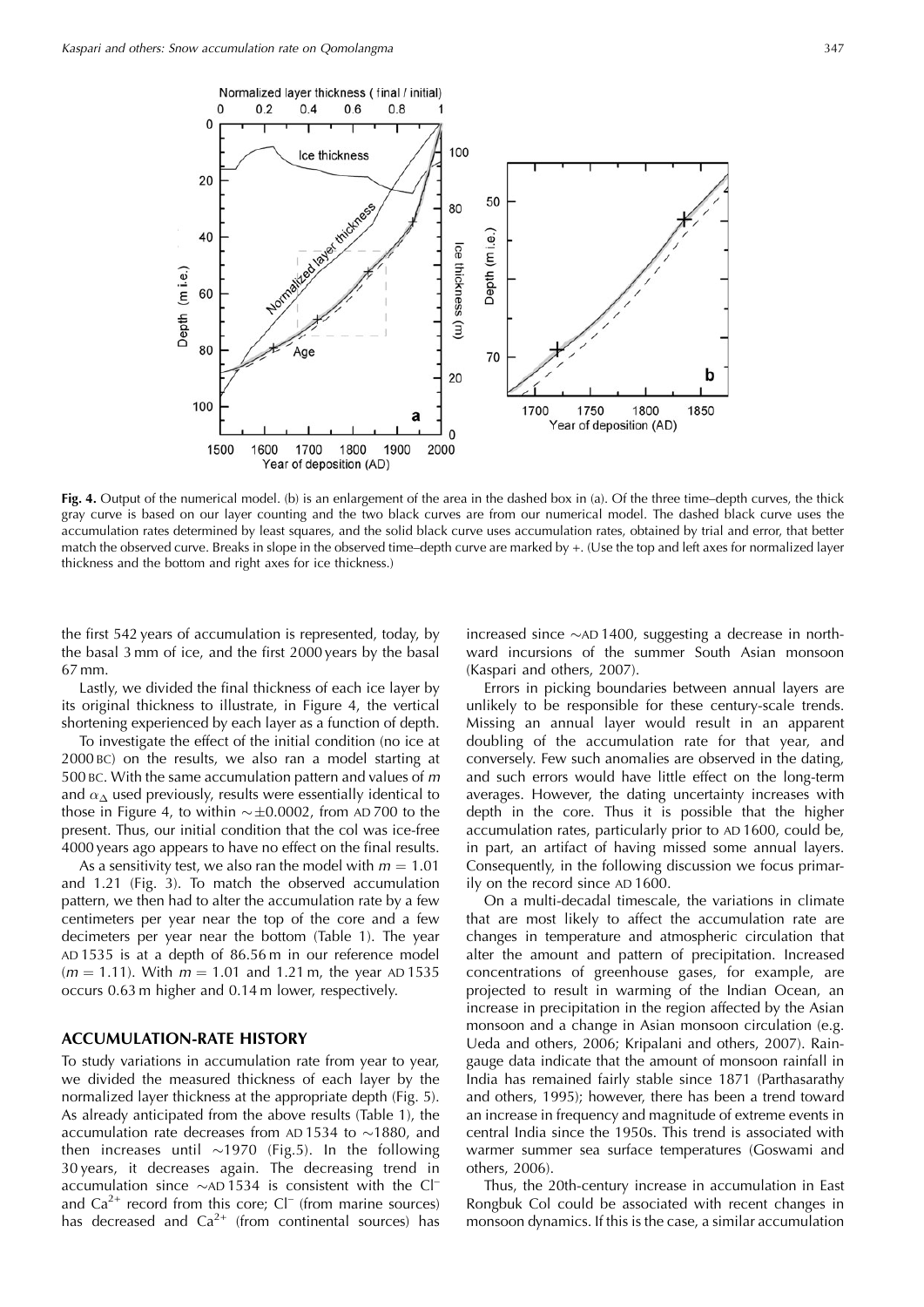

Fig. 5. Reconstructed Tibetan Plateau precipitation record from tree rings (Wu, 1995) and ice-core accumulation-rate time series from Dunde (Davis and Thompson 2004), Guliya (Yao and Yang, 2004), Puruogangri (Thompson and others, 2006), East Rongbuk Col (Kaspari and others, 2007; this work) and Dasuopu (Thompson and others, 2000). The horizontal line through each time series is the average, and the gray shaded regions denote below-average accumulation.

increase would be expected in other Asian ice cores that are strongly influenced by the monsoon. However, regional differences in accumulation patterns may occur due to variations in atmospheric circulation, and hence precipitation patterns.

# **COMPARISON WITH OTHER ASIAN ICE-CORE ACCUMULATION-RATE HISTORIES**

Our accumulation-rate time series is broadly similar to those derived from four other ice cores from the Tibetan Plateau (Fig. 5). Before discussing this in detail, however, we consider the extent to which differences in the method of analysis may have affected the results.

In previous studies of accumulation rates using Asian ice cores (Thompson and others, 1989, 2000; Yao and Yang, 2004; Davis and others, 2005), the authors have fitted a function, of the form

$$
\lambda(z) = \lambda_0 \left(1 - \frac{z}{H}\right)^{p+1} \tag{13}
$$

to observed layer-thickness data and then calculated the original thickness of each layer by comparing the calculated with the observed thickness. Here,  $\lambda(z)$  is the layer thickness as a function of depth, z;  $\lambda_0$  is the layer thickness at  $z = 0$ (the ice-equivalent accumulation rate) and  $p$  is a fitting parameter. The papers by Thompson and others (1989, 2000) and by Davis and others (2005) attribute Equation (13) to Bolzan (1985); although it does not appear in his paper, it can be derived from equations appearing there (see

Appendix (2)). Equation (13) is very similar to our Equation (4), but layer thicknesses are substituted for w and  $w_s$ . These substitutions are logical: in a steady state,  $w_s = \lambda_{0}$ and, at depth  $z$ , vertical velocity,  $w(z)$ , must be sufficient to move the top of layer  $\lambda(z)$  down one layer thickness in a year. Based on comparison of Equations (4) and (13), it is clear that  $p = m - 1$ .

Davis and others (2005, equation (2)) point out that Equation (13) can be solved for p and  $w_s$  if annual layers at two different depths can be dated accurately (see Appendix (3)). However, when we do this for the respective segments of our age-depth curves between successive break points, we get values of  $m$  that range from 0.7 to 2.9. As  $m$  should not vary significantly with time unless the divide has moved several ice thicknesses, and as  $m < 1$  is physically unrealistic (see Appendix (4)), this approach is not suitable in our case. Furthermore, if we solve for  $p$  and  $w_s$  using dated layers at the top and bottom of the core, the values obtained,  $p = 0.3$  (m = 1.3) and  $w_s = 0.68$  m a<sup>-1</sup>, yield an age-depth profile (Fig. 3) that is in quite poor agreement with the observed profile.

Were we to have used only Equation (13) in our modeling, we would have ignored the obvious breaks in slope in the curve of age versus depth obtained from layer counting (Figs 3 and 4). For example, if we calculate layer thicknesses from Equation (13) and the values of m and  $w_s$  $(1.11$  and 0.46 m a<sup>-1</sup>, respectively) from our least-squares fit to obtain  $p (= m - 1)$  and  $\lambda_0 (= w_s)$  (see Appendix (5)), the resulting accumulation rates from AD1550 to 1900 are systematically  $0.1-0.2$  m  $a^{-1}$  higher than those in Figure 5,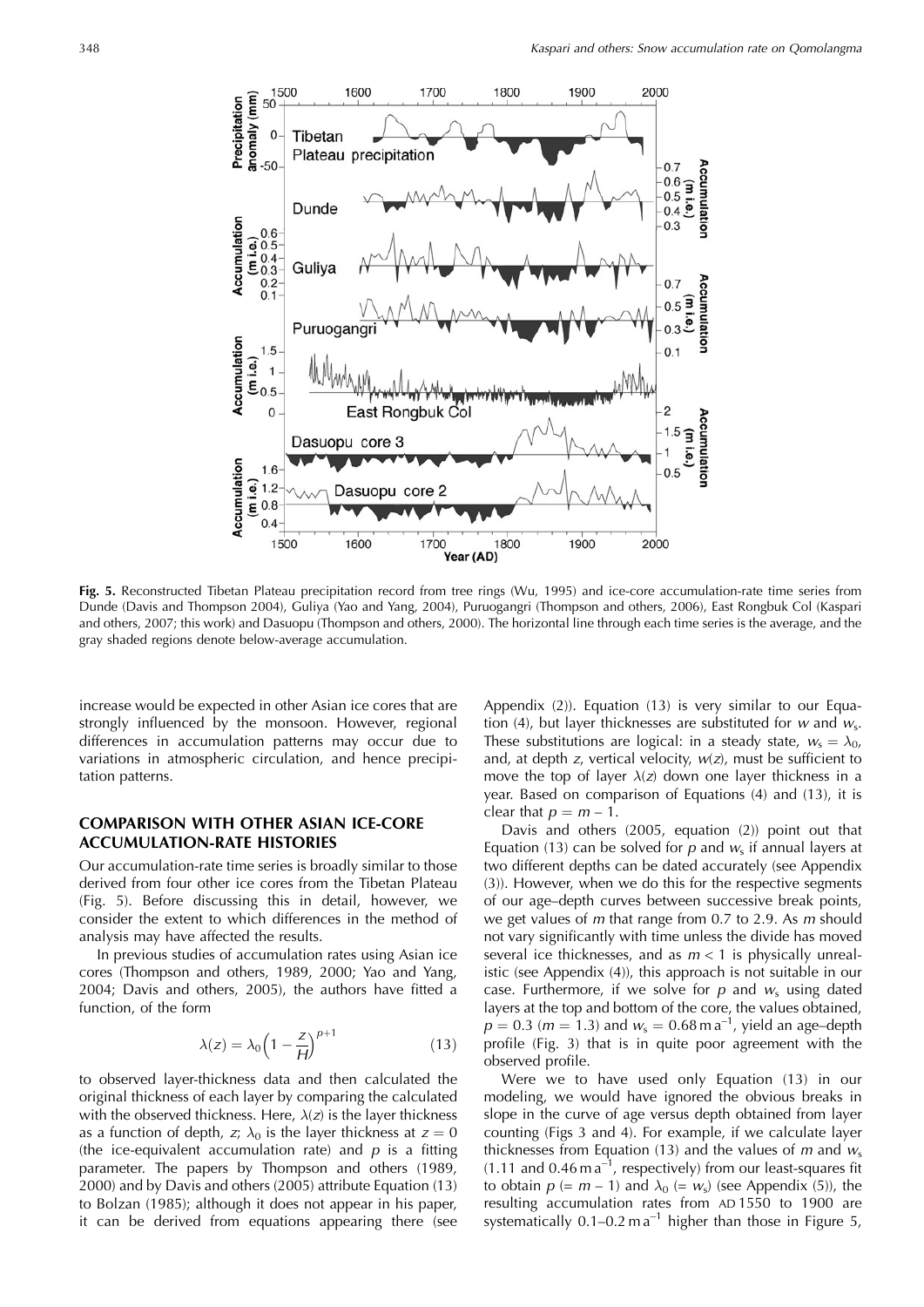

Fig. 6. Accumulation rate for the East Rongbuk Col ice core calculated with the numerical model (solid line) and with Equation (13) (dashed line), and the difference between the two.

with differences being greatest during years with the highest accumulation rates (Fig. 6). However, the long-term trends are the same.

Lacking the original layer-thickness data and information on how Equation (13) was implemented (least-squares or a two-point approximation) for the other sites, we cannot assess the extent to which accumulation rates calculated using Equation (13) would differ from those obtained from our numerical model. For example, if age–depth profiles like Figure 3 for the other sites did not have any breaks in slope and if a least-squares approach was used to obtain  $p$ , the approaches would be essentially identical. However, the prolonged periods during which accumulation deviates systematically from the mean in the other records (Fig. 5) suggest that age-depth profiles for these sites would contain breaks in slope.

As noted, our accumulation-rate time series is similar to those from Guliya (6200 m a.s.l.) (Yao and Yang, 2004) and Dunde (5325 m a.s.l.) (Thompson and others, 1989) ice caps on the northern edge of the Tibetan Plateau and from Puruogangri ice field (5970 m a.s.l.) (Thompson and others, 2006) at the western end of the Tanggula range,  $\sim$ 700 km north-northeast of Qomolangma (Figs 1 and 5), inasmuch as all show a gradual decline over two to three centuries, followed by an increase starting in the late 1800s to early 1900s and then a decline in the late 1900s. The significance of this correspondence is not clear, however, given the potential for substantial differences in moisture source and transport between the Himalaya and the northern Tibetan Plateau. Our time series is most similar to a precipitation record derived from a composite tree-ring record (Wu, 1995) from lower elevations (3000-4000 m) on the Plateau (Fig. 5). As this record is from sites scattered over the Plateau, it may imply that, despite the potential differences in moisture transport, correspondence between the several records from the northern part of the Plateau and that from East Rongbuk Col is more than coincidental.

Paradoxically, the period of rising accumulation rates broadly coincides with a period of retreat of glaciers worldwide, including those in the Himalaya (e.g. Mayewski and Jeschke, 1979; Yao and others, 2004). This retreat in the Himalaya, particularly in the late 1800s and early 1900s,

may be a response to past changes in climate, including lower accumulation during the 1800s, and/or warming following the cooler Little Ice Age. However, the continuing recent retreat of many glaciers in the Himalaya and on the Tibetan Plateau, during a time when accumulation rates have increased, suggests that glaciers now are responding more to temperature than to accumulation. This is consistent with the conclusion reached by Thompson and others (2006) that glacier retreat in the tropics and subtropics is caused by rising air temperature rather than reduced precipitation.

However, on Dasuopu glacier (7200 m a.s.l.), 125 km northwest of Qomolangma, accumulation appears to have been highest between 1800 and 1880 (Thompson and others, 2000), a period during which it was relatively low elsewhere. Given that the Dasuopu record is that closest to East Rongbuk Col, this difference is puzzling. Previous authors have suggested that variations in snow accumulation at Dasuopu are related to the intensity of the Asian monsoon (Thompson and others, 2000; Davis and Thompson, 2004; Duan and others, 2006), the regional Hadley circulation (Zhao and Moore, 2002) or weakening of the Pacific trade winds (Zhao and Moore, 2006). If ice-core accumulationrate time series are representative of large-scale atmospheric circulation processes such as these, one would not expect such large differences between the Dasuopu and East Rongbuk Col records. It seems unlikely that uncertainties related to the application of Equation (13) could explain so pronounced a difference. Other factors that could contribute to such differences include:

# Different moisture trajectories

The majority of precipitation in the Himalaya is deposited between June and September, during the summer monsoon. In the western Himalaya, moisture comes directly from the Arabian Sea (Fig. 1), while in the east it is transported from the Arabian Sea across southern India to the Bay of Bengal, and thence northward along the Brahmaputra river valley (Lin and Wu, 1990; Shrestha and others, 2000). Davis and Thompson (2004) suggest that Dasuopu is located close to the dividing point between these two moisture regimes. Thus, Dasuopu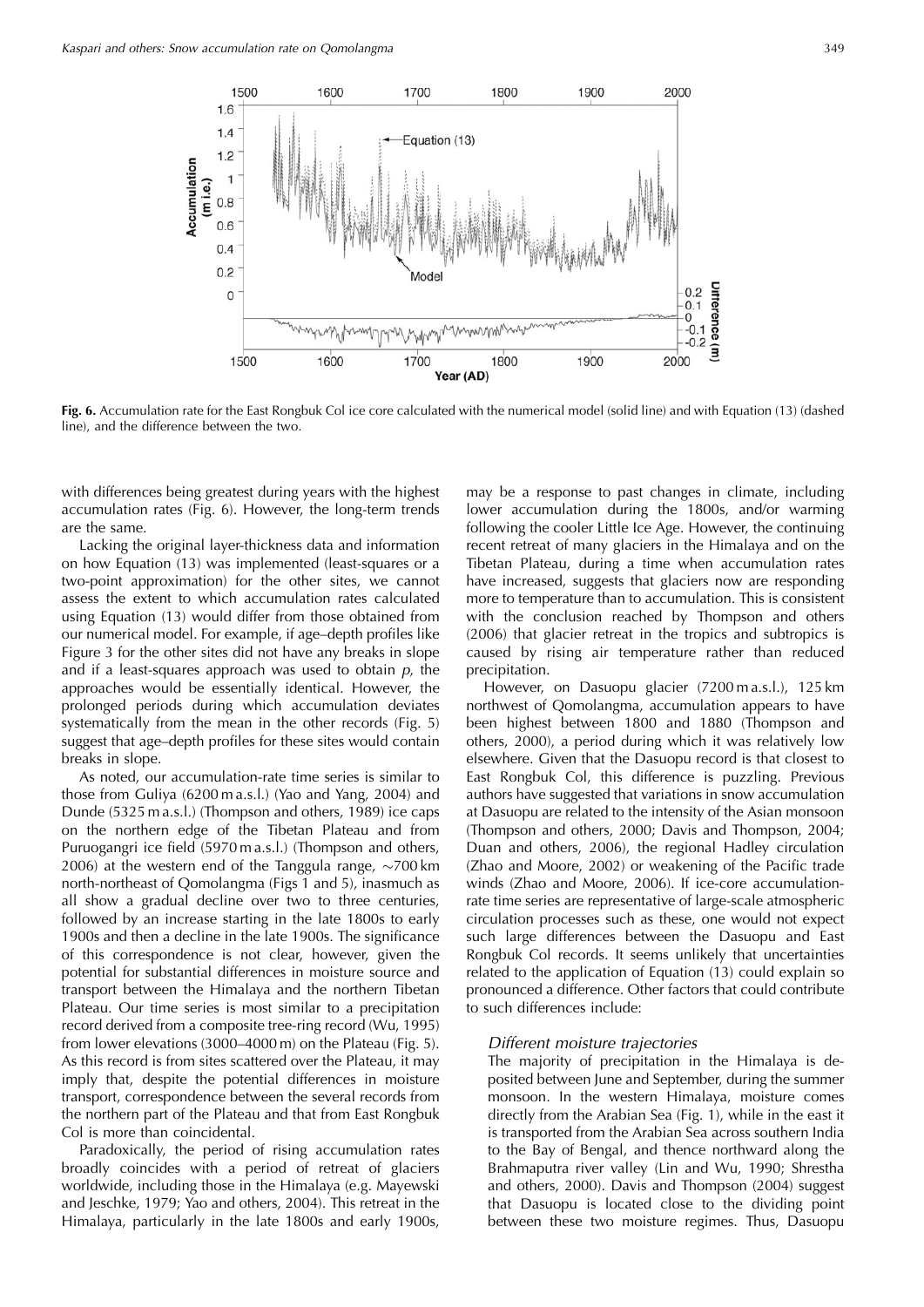may be more heavily influenced by the western moisture regime, and East Rongbuk Col by the eastern one. However, the East Rongbuk Col annual accumulation rate since 1871 is significantly correlated with the all-India Precipitation (Parthasarathy and others, 1995) in regions of northwest India ( $n = 131$ ,  $p < 0.005$ ; western Uttar Pradesh  $(r = 0.22)$ , Haryana, Chandigarh and Delhi ( $r = 0.26$ ) and Punjab ( $r = 0.24$ )), suggesting that the western moisture regime may, indeed, be an important control on East Rongbuk Col accumulation.

Moisture associated with the westerlies during nonmonsoon periods could contribute to the differences between the two records. Although winter deposition has been thought to make only a small contribution to the net budget in the Himalaya, recent research suggests that winter precipitation events may account for a substantial amount of the annual precipitation at Dasuopu (Tian and others, 2005), and increased early winter snowfall was identified as a possible cause for the higher accumulation at Dasuopu during the 1800s (Davis and others, 2005). The Dasuopu drill site (7200 m a.s.l.) is higher than the East Rongbuk Col site (6518 m a.s.l.), and the mean accumulation from AD 1534 to 1997 is greater at Dasuopu (0.80 m for core 2; 0.99 m for core 3) than at East Rongbuk Col  $(0.52 \text{ m})$ . The higher accumulation at Dasuopu may be caused by larger contributions of winter snow deposition from the westerlies at higher elevations, and could account for the differences in the Dasuopu and East Rongbuk Col records. In this case, the accumulation record from East Rongbuk Col may be a better proxy for summer monsoon variability, and that from Dasuopu for winter snow deposition from westerly sources.

# Complex mountain meteorology

The large vertical relief and complicated topography in the Himalaya influence the distribution of precipitation through localized storms, strong orographic effects and drifting. Previous studies of the spatial variability of precipitation in Nepal (Sankar-Rao and others, 1996) and India (Parthasarathy and others, 1995; Goswami and others, 2006) demonstrated that precipitation may be highly variable over short distances. For example, the accumulation-rate time series from two ice cores drilled 100 m apart at Dasuopu show similar long-term trends, but on shorter timescales there are systematic differences between the two records (Thompson and others, 2000) (Fig. 5, Dasuopu cores 2 and 3).

If non-monsoon westerly sources are insignificant at both East Rongbuk Col and Dasuopu, so accumulation at both is controlled by monsoon moisture sources, the differences between them during the 19th century would require systematic changes in opposite directions lasting several decades. This would suggest a long-term change in microclimate, such as might be brought about by a subtle but persistent regional shift in wind direction and/or speed that altered local storm tracks or drifting patterns.

Lastly, the Dasuopu drill site is  $\sim$ 700 m higher than East Rongbuk Col, and is located closer to the subtropical jet stream. Thus Dasuopu is likely to be more sensitive to variations in the strength and position of the jet stream.

# Ice-flow dynamics

Under appropriate circumstances, basal ice at a core site may have originated in a location with a different accumulation regime, and this could be responsible for an apparent long-term change in accumulation. However, the East Rongbuk Col record and the two Dasuopu records are from cores taken in cols, and the Dunde and Puruogangri records are from 'summits' or domes. In none of these cases would we expect any significant flow to have taken place in the last 500 years.

The Guliya core is from 6200 m a.s.l. in a broad cirquelike basin (Yao and Yang, 2004). The basin is fed by much thinner ice from as high as 6700 m to the north. The ice is cold-based, so no sliding is expected. The flowline is  $\sim$ 8000 m long, mean accumulation rate is  $\sim$ 0.2 m a<sup>-1</sup> and the ice is  $\sim$ 300 m thick, so the balance velocity at the core site would be  $\sim$ 5 m a<sup>-1</sup>. Thus, ice may have moved 2 km in 400 years. Given the topography, it does not appear that this would change the accumulation rate substantially, but subtle changes due to drifting are possible.

# Inaccuracies in identifying annual layers

Misidentification of annual layers could result in calculated accumulation rates that differ from the actual ones. Difficulty in correctly identifying annual layers can occur when the seasonal signal is ambiguous, or at depth in an ice core when the sampling resolution decreases due to layer thinning. However, to explain the more than doubling of the accumulation rate between the late 19th century and the mid-20th century in the East Rongbuk Col core in this way would mean that we missed more than 60 layers in the last 60 years. This is extremely unlikely.

In conclusion, we suspect that differences in moisture trajectories and the vagaries of mountain meteorology are the most likely causes for the different accumulation-rate histories at Dasuopu and East Rongbuk Col.

# **CONCLUSIONS**

We have developed a numerical model to refine the calculation of annual accumulation rates from annual-layer thickness data and applied it to an ice core from East Rongbuk Col. Our model suggests that the accumulation rate at East Rongbuk Col decreased from AD 1534 to  $\sim$ 1880. This is consistent with a reduction in northward incursions of the summer south Asian monsoon inferred from geochemical evidence from the same ice core (Kaspari and others, 2007).

The model further suggests an increase in accumulation rate in the 20th century. This may be related to enhanced monsoon precipitation associated with a change in monsoon dynamics. At sites further north on the Tibetan Plateau, the accumulation rate doubles during this time period, whereas on East Rongbuk Col it increases by a factor of  $\sim$ 4.5, possibly indicating that the former are not as strongly influenced by the monsoon.

On centennial timescales, the East Rongbuk Col accumulation-rate record is in broad agreement with other paleoclimate records from the Tibetan Plateau including those from Guliya (Yao and Yang, 2004) and Dunde (Davis and Thompson, 2004) ice caps, from the Puruogangri ice field (Thompson and others, 2006) and from tree-ring records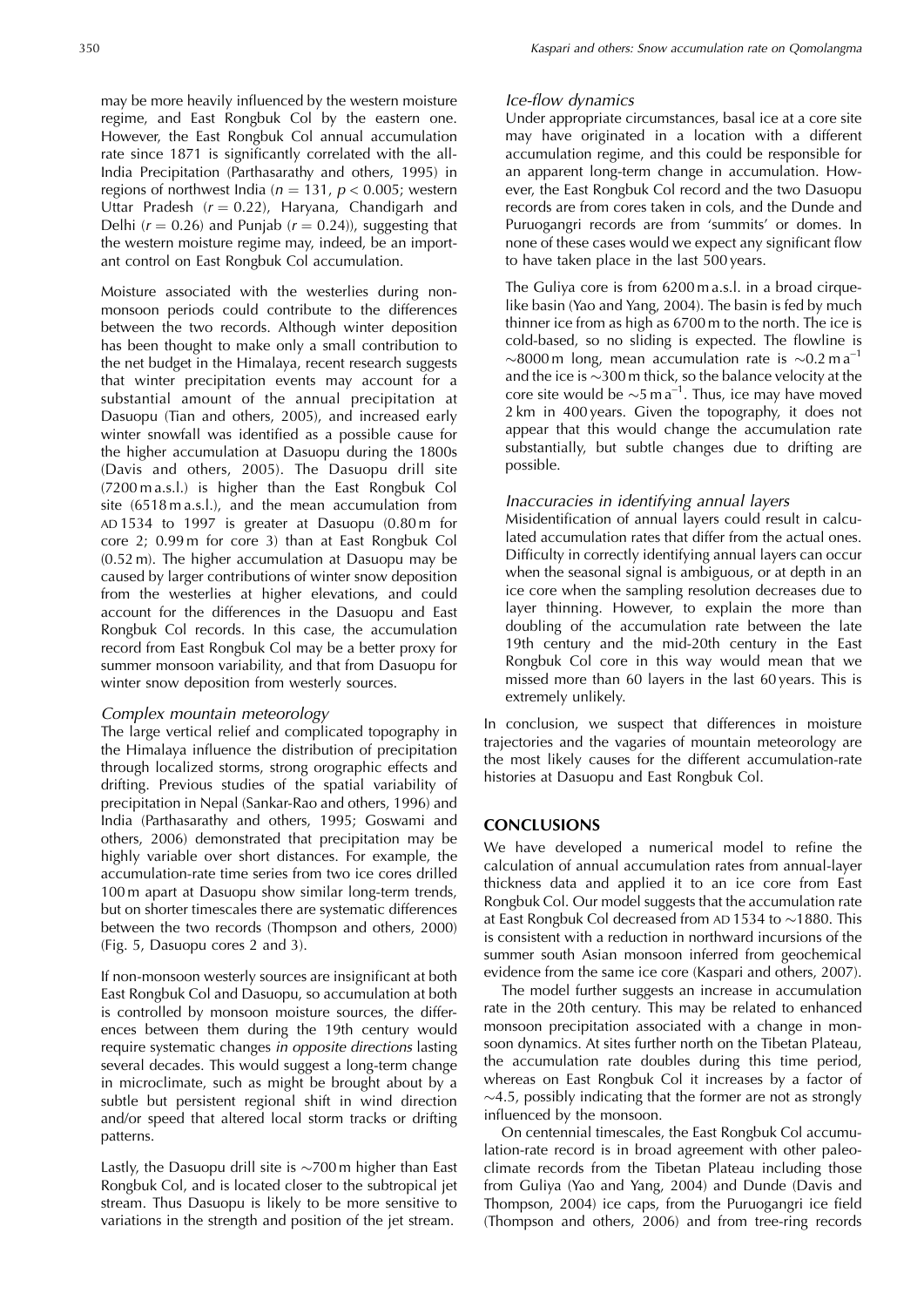(Wu, 1995). These records all show a gradual decrease in accumulation (or precipitation) over two to three centuries, followed by an increase starting in the late 1800s to early 1900s and finally a decrease in the late 1900s. The similarity between these records suggests that there may be an overarching mechanism controlling precipitation over the Himalaya and Tibetan Plateau.

Paradoxically, accumulation-rate trends on nearby Dasuopu glacier differ substantially from the East Rongbuk Col and other Asian records. The factors that are most likely to contribute to this discrepancy are differences in moisture trajectories and complex mountain meteorology. The Dasuopu site is at a higher elevation than the other sites, and may be more affected by variations in the jet stream and/or receive larger contributions of precipitation from winter westerly moisture sources. This is consistent with the higher mean accumulation rate at Dasuopu relative to the East Rongbuk Col. Alternatively, or in addition, subtle changes in wind direction and/or speed may have altered drifting patterns.

The dissimilarity between the Dasuopu and other Asian paleoclimate records highlights the need for caution when using single records to reconstruct past variations in largescale atmospheric circulation, such as the strength of the monsoon or of Hadley circulation. However, when combined, these records can be used to refine our understanding of moisture transport and climate variability in the Himalaya and across the Tibetan Plateau.

Finally, the inconsistencies uncovered by our analysis of the East Rongbuk Col core using Equation (13) suggest the need for caution in applications of this equation.

# **ACKNOWLEDGEMENTS**

This research was funded by the US National Science Foundation (NSF ATM 0139491), the US National Oceanic and Atmospheric Administration (NOAA(NA05OAR4311109)), the Natural Science Foundation of China (90411003, 40401054) and the Chinese Academy of Sciences ('Talents Project' and the Innovation Programs: KZCX3-SW-339/344). We thank C.F. Raymond for reviewing an early version of the modeling discussion, and B. Hanson and J. Walder for insightful reviews.

#### **REFERENCES**

- Araguás-Araguás, L., K. Froelich and K. Rozanski. 1998. Stable isotope composition of precipitation over southeast Asia. J. Geophys. Res., 103(D22), 28,721-28,742.
- Bolzan, J.F. 1985. Ice flow at the Dome C ice divide based on a deep temperature profile. J. Geophys. Res., 90(D5), 8111-8124.
- Davis, M.E. and L.G. Thompson. 2004. Four centuries of climatic variation across the Tibetan Plateau from ice-core accumulation and  $\delta^{18}O$  records. In Cecil, L.D., J.R. Green and L.G. Thompson, eds. Earth paleoenvironments: records preserved in mid- and low-latitude glaciers. Dordrecht, Kluwer, 145-162.
- Davis, M.E., L.G. Thompson, T. Yao and N. Wang. 2005. Forcing of the Asian monsoon on the Tibetan Plateau: evidence from highresolution ice core and tropical coral records. J. Geophys. Res., 110(D4), D04101. (10.1029/2004JD004933.)
- Duan, K., T. Yao and L.G. Thompson. 2006. Response of monsoon precipitation in the Himalayas to global warming. J. Geophys. Res., 111(D19), D19110. (10.1029/2006JD007084.)
- Goswami, B.N., V. Venugopal, D. Sengupta, M.S. Madhusoodanan and P.K. Xavier. 2006. Increasing trend of extreme rain events over India in a warming environment. Science, 314(5804), 1442-1445.
- Hou, S. and 7 others. 2004. Correspondence. Age of Himalayan bottom ice cores. J. Glaciol., 50(170), 467-468.
- Kaspari, S. and 11 others. 2007. Reduction in northward incursions of the South Asian monsoon since  $\sim$ 1400 AD inferred from a Mt. Everest ice core. Geophys. Res. Lett., 34(16), L16701. (10.1029/ 2007GL030440.)
- Kripalani, R.H., J.H. Oh, A. Kulkarni, S.S. Sabade and H.S. Chaudhari. 2007. South Asian summer monsoon precipitation variability: coupled climate model simulations and projections under IPCC AR4. Theor. Appl. Climatol., 90(3-4), 133-159.
- Lin, Z. and X. Wu. 1990. [A preliminary analysis about the tracks of moisture transportation on the Qinghai-Xizang Plateau.] [Geogr. Res.], 9(3), 30-49. [In Chinese with English summary.]
- Mayewski, P.A. and P.A. Jeschke. 1979. Himalayan and trans-Himalayan glacier fluctuations since A.D. 1812. Arct. Alp. Res.,  $11(3), 267 - 287.$
- Nye, J.F. 1952. The mechanics of glacier flow. J. Glaciol., 2(12),  $82 - 93.$
- Osterberg, E.C., M.J. Handley, S.B. Sneed, P.A. Mayewski and K.J. Kreutz. 2006. Continuous ice core melter system with discrete sampling for major ion, trace element, and stable isotope analyses. Environ. Sci. Technol., 40(10), 3355-3361.
- Parthasarathy, B., A.A. Munot, and D.R. Kothawale. 1995. Monthly and seasonal rainfall series for All-India homogeneous regions and meteorological subdivisions: 1871-1994. Pune, Indian Institute of Tropical Meteorology. (Research Report RR-065.)
- Raymond, C.F. 1983. Deformation in the vicinity of ice divides. J. Glaciol., 29(103), 357-373.
- Sankar-Rao, M., K.M. Lau and S. Yang. 1996. On the relationship between Eurasian snow cover and the Asian summer monsoon. Int. J. Climatol., 16(6), 605-616.
- Shrestha, A.B., C.P. Wake, J.E. Dibb and P.A. Mayewski. 2000. Precipitation fluctuations in the Nepal Himalaya and its vicinity and relationship with some large scale climatological parameters. J. Climatol., 20(3), 317-327.
- Thompson, L.G. and 9 others. 1989. Holocene-Late Pleistocene climatic ice core records from Qinghai-Tibetan Plateau. Science, 246(4929), 474-477.
- Thompson, L.G., T. Yao, E. Mosley-Thompson, M.E. Davis, K.A. Henderson and P. Lin. 2000. A high-resolution millennial record of the south Asian monsoon from Himalayan ice cores. Science, 289(5486), 1916-1919.
- Thompson, L.G. and 8 others. 2006. Abrupt tropical climate change: past and present. Proc. Nat. Acad. Sci. USA (PNAS), 103(28), 10536-10543.
- Tian, L., V. Masson-Delmotte, M. Stievenard, T. Yao and J. Jouzel. 2001. Tibetan Plateau summer monsoon northward extent revealed by measurements of water stable isotopes. J. Geophys. Res., 106(D22), 28,081-28,088.
- Tian, L. and 7 others. 2003. Oxygen-18 concentrations in recent precipitation and ice cores on the Tibetan Plateau. J. Geophys. Res., 108(D9), 4293. (10.1029/2002JD002173.)
- Tian, L., T. Yao, J.W.C. White, W. Yu and N. Wang. 2005. Westerly moisture transport to the middle of Himalayas revealed from the high deuterium excess. Chinese Sci. Bull., 50(10), 1026-1030.
- Ueda, H., A. Iwai, K. Kuwako and M.E. Hori. 2006. Impact of anthropogenic forcing on the Asian summer monsoon as simulated by eight GCMs. Geophys. Res. Lett., 33(6), L06703.  $(10.1029/2005$ GL025336.)
- Wu, X.D. 1995. Dendroclimatic studies in China. In Bradley, R.S. and P.D. Jones, eds. Climate since A.D. 1500. London, Routledge, 432-445.
- Yao, T. and M. Yang. 2004. Climatic changes over the last 400 years recorded in ice collected from the Guliya Ice Cap, Tibetan Plateau. In Cecil, L.D., J.R. Green and L.G. Thompson, eds. Earth paleoenvironments: records preserved in mid- and lowlatitude glaciers. Dordrecht, Kluwer, 163-180.